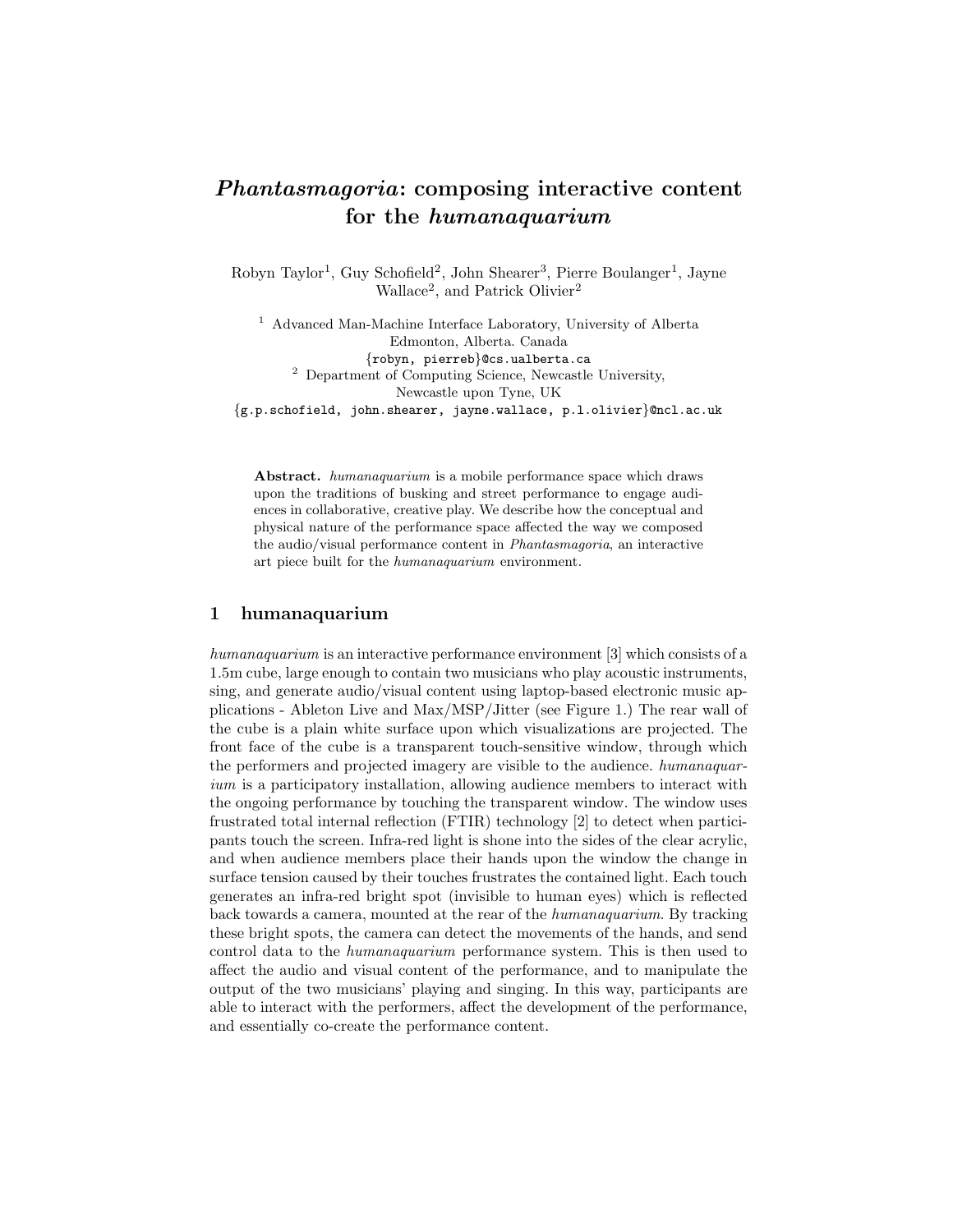2 Taylor, Schofield, Shearer, Boulanger, Wallace and Olivier.



Fig. 1. A participant interacts with the two musicians inside the humanaquarium

## 2 Creating Compositions

Our core creative team consists of two electronic artists and an interaction designer, however, in practice, the process of composing performance content and interative strategies for humanaquarium's participatory platform blurs these boundaries and each member of the team contributes jointly to the creative process. In our practice, we do not separate issues of interactivity from issues of composition, as the interaction between the audience and the musicians is critical to how the composition is realised during performance. Each composition is defined as an aesthetic and temporal structure upon which interactions between the audience and musicians will occur. In order to compose appropriate creative content which properly supports the peformance, the interaction mechanism and its impact on the performance experience must be considered concurrently to any musical and visual choices that are made. Our team handles this approach by composing audio/visual content alongside the development of interaction strategies, simultaneously composing new media content (video manipulations, audio tracks, etc.) while testing the mappings between participant touch and control system response.

We have written several different compositions for the humanaquarium environment. Our first set of performances, Darkshines and Mariana, used abstract imagery and a fluid soundscape to create an ethereal space within the humanaquarium. We used video footage featuring the movements of jellyfish (filmed by UK-based documentarian and videographer David Green) as well as a drifting, pulsating soundtrack which intensified in timbre and colour in response to participant touches. During the making of the works, interaction paradigms were established iteratively and concurrently with the content composition. The skeleton of the audio/visual content was outlined, providing a starting point for the development and refinement of interactions and musical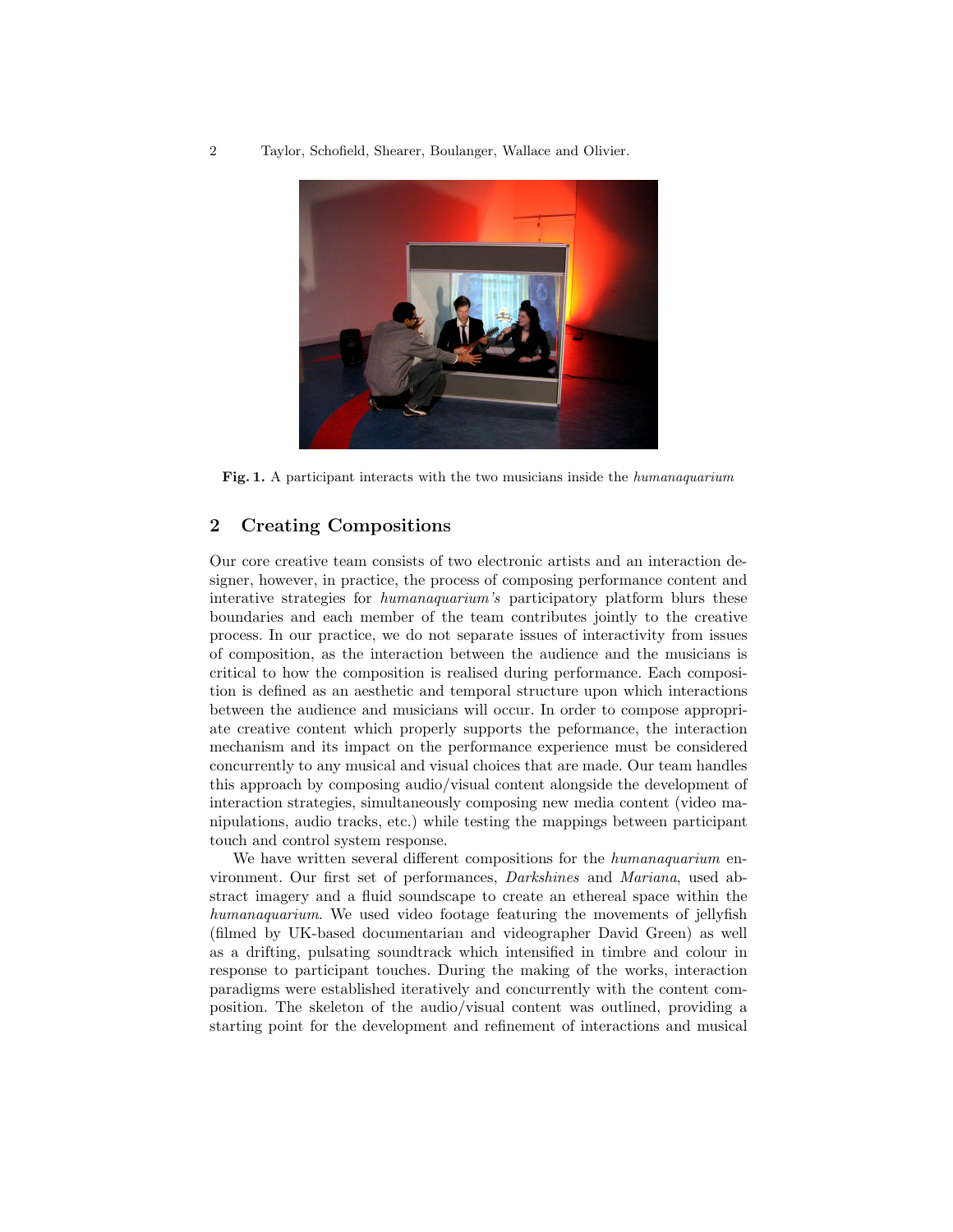ideas. To complete the composition, musical and interactive ideas were proposed, quickly implemented and then evaluated against the existing composition. Ideas which seemed to encourage interesting interactions were explored more deeply, refined, and integrated into the composition, gradually adding increasing complexity and content to the piece. During this process, a huge overlap occurred in the roles of team members, with interactions setting the musical scene, and musical ideas suggesting new interactions – audio/visual content was developed so closely with interaction design that all three creators contributed simultaneously to the musical, visual and interactive aspects of the experience.

The eventual interaction strategy for Darkshines and Mariana was a relatively simple mapping of vertical touch placement to the proportion of heavy and light instrumentation, and left-right touch placement to various audio/visual effects on the two performers. Audience response to these aquatic pieces indicated that we had created a mysterious and imaginative space within the purposefully spartan confines of the sharp-edged humanaquarium structure. Encouraged by this response, we decided to explore this concept of 'spaces within and without' further, and intensify the surreality of the fantastical environment inside the aquarium in our subsequent performance, Phantasmagoria.

### 3 Composition strategies in Phantasmagoria



Fig. 2. Scenes from Phantasmagoria

The concept of 'phantasmagoria' – a feverish dreamlike series of shifting scenes, images and figures – not only describes well our creative intentions behind the piece but also refers to a 19th century device which incorporates projected imagery into theatrical performance [1]. As humanaquarium was designed from the outset to borrow from traditional theatrical practice, we decided to further emphasise the theatrical aspects of the performance in several ways. The cuboid shape and single-sided aspect referenced conventional proscenia with a projected backdrop similar to stage flats. In the design of Phantasmagoria, we